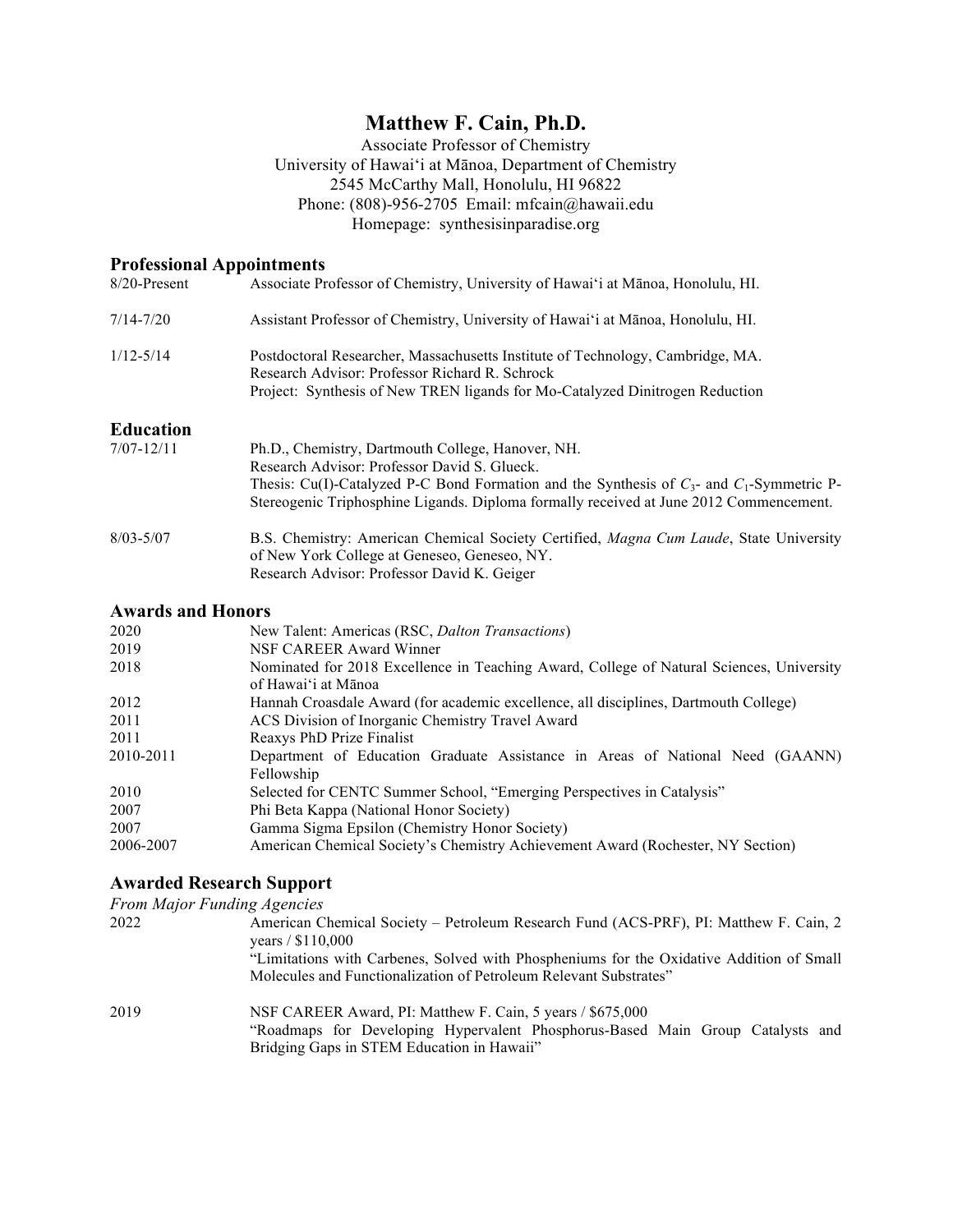*From Internal Sources or for Outreach Purposes*

- 2021 American Chemical Society, PI: Matthew F. Cain, \$1000 "Building a Virtual Component into ChemClub Outreach"
- 2019-2021 Undergraduate Research Opportunities Program (UROP), University of Hawai'i at Mānoa, PI: Matthew F. Cain, ~\$5000/each Researcher: Jazmyne Guittap (2021): "Do Benzazaphospholes Behave as Aromatics? Potential Supporting Ligands to Enhance Catalysis" Researcher: Celeste Guiles (2020): "New Phosphorus-Based Transmetalating Agents" Researcher: Cyrus Ma (2019): "Synthesis of a Mes-Substituted 1,2-Benzoazaphosphole as a Potential Transfer Hydrogenation Candidate"

## **Publications**

*As an Independent Researcher*

- 18. Chinen, B.L.; Hyvl, J.; Brayton, D.F.; Riek, M.M.; Yoshida, W.Y.; Chapp, T.W.; Rheingold, A.L.; Cain, M.F. Trimerization and Cyclization of Reactive P-Functionalities Confined Within OCO Pincers. *RSC Adv.* **2021**, *11*, 28602-28613. DOI: 10.1039/d1ra05926b
- 17. Zhou, D.Y.; Miura-Akagi, P.M.; McCarty, S.M.; Guiles, C.H.; O'Donnell, T.J.; Yoshida, W.Y.; Krause, C.E.; Rheingold, A.L.; Hughes, R.P.; Cain, M.F. P-Alkynyl Functionalized Benzazaphospholes as Transmetalating Agents. *Dalton Trans.* **2021**, *50*, 599-611. DOI: 10.1039/D0DT01367F (special issue on New Talent: Americas, 2020).
- 16*.* Cain, M.F. 1,2-(Benz)Azaphospholes: A Slow Beginning to a Bright Future. *Comments on Inorganic Chemistry* **2020**, *40*, 25-51.
- 15. Nakashige, M.L.; Loristo, J.I.P.; Wong, L.S.; Gurr, J.R.; O'Donnell, T.J.; Yoshida, W.Y.; Rheingold, A.L.; Hughes, R.P.; Cain, M.F. *E*-Selective Synthesis and Coordination Chemistry of Pyridine-Phosphaalkenes: Five Ligands Produce Four Distinct Types of Ru(II) Complexes. *Organometallics* **2019**, *38*, 3338-3348.
- 14. Kremláček, V.; Hyvl, J.; Yoshida, W.Y.; Růžička, A.; Rheingold, A.L.; Turek, J.; Hughes, R.P.; Dostál, L.; Cain, M.F. Heterocycles Derived from Generating Monovalent Pnictogens within NCN Pincers and Bidentate NC Chelates: Hypervalency vs. Bell-Clappers vs. Static Aromatics. *Organometallics* **2018**, *37*, 2481-2490.
- 13. Hyvl, J.; Yoshida, W.Y.; Moore, C.E.; Rheingold, A.L.; Cain, M.F. Unexpected Detours and Reactivity Encountered During the Planned Synthesis of Hypervalent  $10-Pn-3$  Species (Pn = P or As). *Polyhedron* **2018**, *143*, 99-104 (special issue on pincer ligands).
- 12. Hyvl, J.; Yoshida, W.Y.; Rheingold, A.L.; Hughes, R.P.; Cain, M.F. A Masked Phosphinidene Trapped in a Fluxional NCN Pincer. *Chem. Eur. J.* **2016**, *22*, 17562-17565.
- 11. Miura-Akagi, P.M.; Nakashige, M.L.; Maile, C.K.; Oshiro, S.M.; Gurr, J.R.; Yoshida, W.Y.; Royappa, A.T.; Krause, C.E.; Rheingold, A.L.; Hughes, R.P.; Cain, M.F. Synthesis of a Tris(phosphaalkene)phosphine Ligand and Fundamental Organometallic Reactions on Its Sterically Shielded Metal Complexes. *Organometallics* **2016**, *35*, 2224-2231. This article was highlighted in the July 18, 2016 issue of Chemical & Engineering News.
- 10. Magnuson, K.W.; Oshiro, S.M.; Gurr, J.R.; Yoshida, W.Y.; Gembicky, M.; Rheingold, A.L.; Hughes, R.P.; Cain, M.F. Streamlined Preparation and Coordination Chemistry of Hybrid Phosphine-Phosphaalkene Ligands. *Organometallics* **2016**, *35*, 855-859.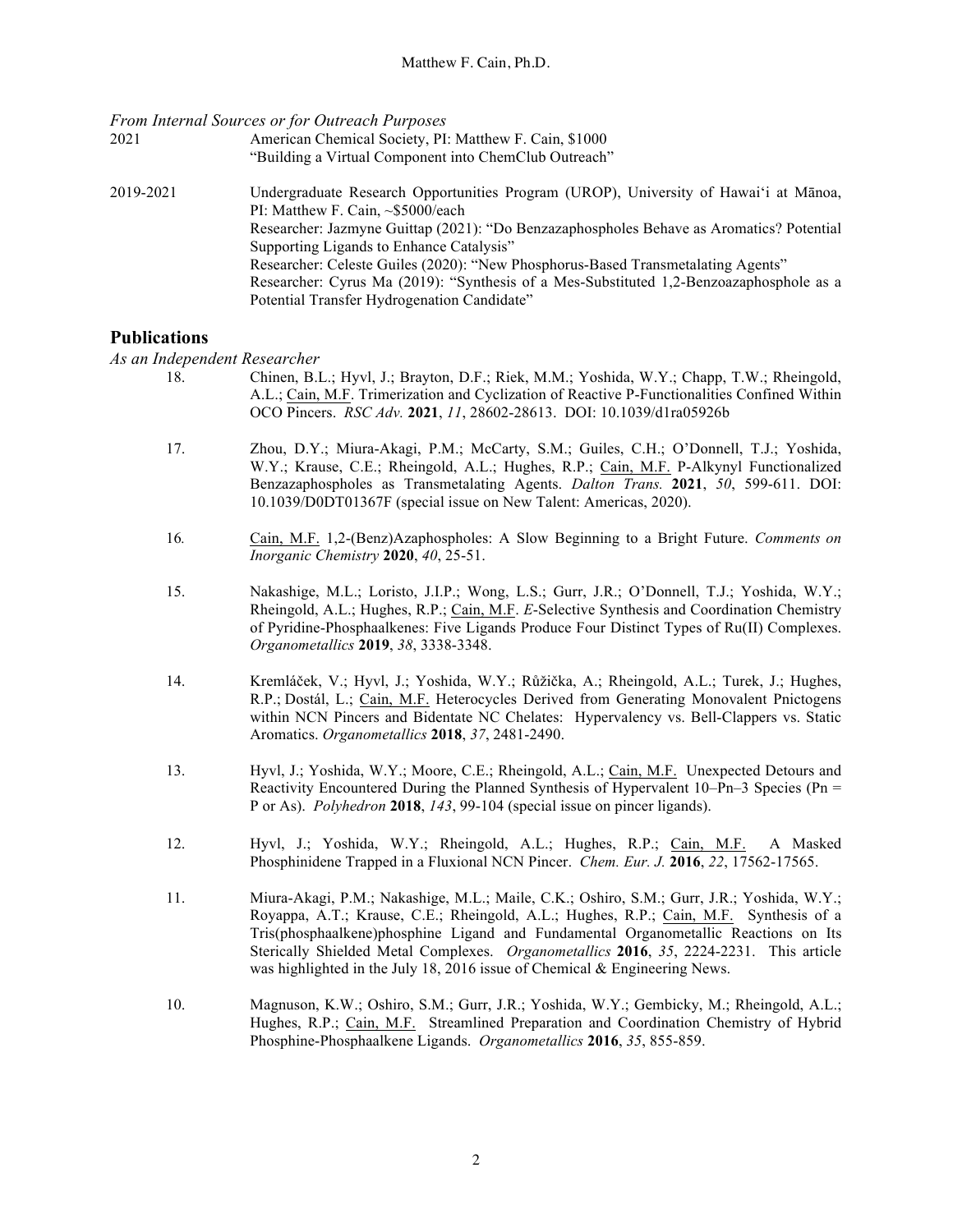#### *As a Postdoctoral/Graduate Researcher*

- 9. Gibbons, S.K.; Valleau, C.R.D.; Peltier, J.L.; Cain, M.F.; Hughes, R.P.; Glueck, D.S.; Golen, J.A.; Rheingold, A.L. Diastereoselective Coordination of P-Stereogenic Secondary Phosphines in Copper(I) Chiral Bis(phosphine) Complexes: Structure, Dynamics, and Generation of Phosphido Complexes. *Inorg. Chem.* **2019**, *58*, 8854-8865.
- 8. Xu, Z.; Cain, M.F.; Rupert, A.V.; Glueck, D.S.; Golen, J.A.; Rheingold, A.L. Selective Formation of a *C*3-Symmetric P-Stereogenic Tris(phosphine) via Platinum-Catalyzed Asymmetric Alkylation of a Tris(Secondary Phosphine). *Tetrahedron: Asymmetry* **2015**, *26*, 1459-1468.
- 7. Emerson, E.W.; Cain, M.F.; Sanderson, M.D.; Knarr, C.B.; Glueck, D.S.; Ahern, J.C.; Patterson, H.E.; Rheingold, A.L. Synthesis, Structure, and Luminescence of the "Octahedral" Cluster Cu<sub>4</sub>I<sub>4</sub>(*rac*-IsMePCH<sub>2</sub>PMeIs)<sub>2</sub> (Is = 2,4,6-(*i*-Pr)<sub>3</sub>C<sub>6</sub>H<sub>2</sub>). *Inorg. Chim. Acta* **2015**, 427, 168-172.
- 6. Cain, M.F.; Forrest, W.P.; Peryshkov, D.V.; Schrock, R.R.; Müller, P. Synthesis of a TREN in Which the Aryl Substituents are Part of a 45 Atom Macrocycle. *J. Am. Chem. Soc.* **2013**, *135*, 15338-15341.
- 5. Cain, M.F.; Glueck, D.S.; Golen, J.A.; Rheingold, A.L. Asymmetric Synthesis and Metal Complexes of a  $C_3$ -Symmetric P-Stereogenic Triphosphine,  $(R)$ -MeSi(CH<sub>2</sub>PMe(*t*-Bu))<sub>3</sub> (MT-Siliphos). *Organometallics* **2012**, *31*, 775-778.
- 4. Cain, M.F.; Reynolds, S.C.; Anderson, B.J.; Glueck, D.S.; Golen, J.A.; Moore, C.E.; Rheingold, A.L. Synthesis, Structure and Spectroscopic Properties of 2,3 bis(diphenylphosphino)quinoxaline (dppQx) and Its Copper(I) Complexes. *Inorg. Chim. Acta* **2011**, *369*, 55-61 (special issue in honor of Robert G. Bergman).
- 3. Seibert, A.R.; Cain, M.F.; Glueck, D.S.; Nataro, C. Electrochemistry of P(CH<sub>2</sub>Fc)<sub>3</sub> and Derivatives. *J. Organomet. Chem.* **2011**, *696*, 2259-2262.
- 2. Cain, M.F.; Hughes, R.P.; Glueck, D.S.; Golen, J.A.; Moore, C.E.; Rheingold, A.L. Synthesis and Structure of Intermediates in Copper-Catalyzed Alkylation of Diphenylphosphine. *Inorg. Chem.* **2010**, *49*, 7650-7662 (cover picture).
- 1. Pet, M.A.; Cain, M.F.; Hughes, R.P.; Glueck, D.S.; Golen, J.A.; Rheingold, A.L. Synthesis and Structure of Ferrocenylmethylphosphines, Their Borane Adducts, and Some Related Derivatives. *J. Organomet. Chem.* **2009**, *694*, 2279-2289.

## **Invited Lectures**

#### *As an Independent Researcher*

- 9. "Progress toward Isolable 10–P–3 Species: A Long Detour into New PN Heterocycles" Department of Chemistry – Ångström Laboratories, Uppsala University, Uppsala, Sweden, May 26, 2021 via Zoom.
- 8. "Progress toward Isolable 10–P–3 Species: A Long Detour into New PN Heterocycles" Department of Chemistry, Case Western Reserve University, Cleveland, OH, April 1, 2021 via Zoom.
- 7. "Progress toward Isolable 10–P–3 Species: A Long Detour into New PN Heterocycles" Department of Chemistry and Biochemistry, Texas Tech University, Lubbock, TX, October 28, 2020 via Zoom.
- 6. "1,2-Benzazaphospholes as Transition Metal Surrogates" Department of Chemistry, University of Idaho, Moscow, ID, October 29, 2019.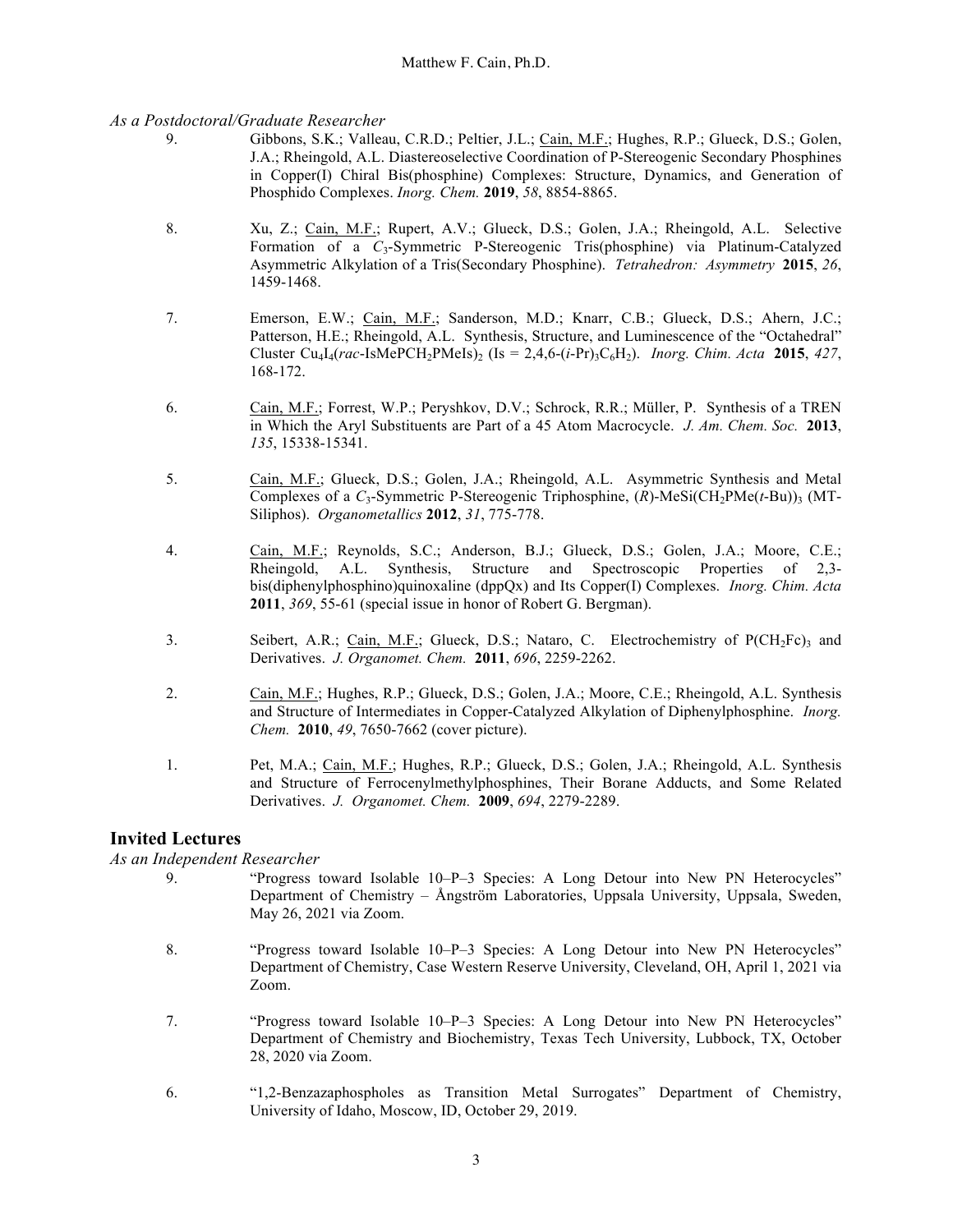- 5. "1,2-Benzazaphospholes as Transition Metal Surrogates" Department of Chemistry, Washington State University, Pullman, WA, October 28, 2019.
- 4. "1,2-Benzazaphospholes as Transition Metal Surrogates" Department of Chemistry and Biochemistry, University of Oregon, Eugene, OR, October 25, 2019.
- 3. "All Things P: New Investigations into Multidentate, Non-Innocent, and/or Chiral Phosphineand Phosphaalkene-Based Ligands" American Chemical Society - Hawai'i Chapter, Kapi'olani Community College, Honolulu, HI, November 2014 (Keynote Speaker).

#### *As a Postdoctoral Researcher*

- 2. "Synthesis and Development of New Multidentate Ligands for Challenging Catalytic Processes" Department of Chemistry, University of New Hampshire at Durham, Durham, NH, December 2013 (Junior Faculty Candidate Seminar).
- 1. "Synthesis and Development of New Multidentate Ligands for Challenging Catalytic Processes" Department of Chemistry, University of Hawai'i at Mānoa, Honolulu, HI, December 2013 (Junior Faculty Candidate Seminar).

## **Contributed Presentations**

*As an Independent Researcher*

- 17. Oral: Cain, M.F.; Zhou, D.Y.; Miura-Akagi, P.M. 2021 International Chemical Congress of Pacific Basin Societies, Pacifichem 2021 (Virtual), Honolulu, HI, December 16-21, **2021**. P-Alkynyl Functionalized Benzazaphospholes as Transmetalating Agents.
	- 16. Poster: Cain, M.F.; Hyvl, J.; Riek, M.M.; Chinen, B.L.; Rheingold, A.L. 2021 International Chemical Congress of Pacific Basin Societies, Pacifichem 2021 (Virtual), Honolulu, HI, December 16-21, **2021**. Progress toward Stabilizing 10–P–3 Species Utilizing NCN and OCO Pincers.
	- 15. Poster: Cain, M.F. Gordon Research Conference: Organometallic Chemistry, Newport, RI, July 7-12, **2019**. 1,2-Benzoazaphospholes as Transition Metal Surrogates.
	- 14. Oral: Cain, M.F. The 13<sup>th</sup> International Conference on Heteroatom Chemistry (ICHAC 2019), Prague, Czech Republic, June 30-July 5, **2019**. 1,2-Benzoazaphospholes as Transition Metal Surrogates.
	- 13. Oral: Cain, M.F.; Miura-Akagi, P.M. 257<sup>th</sup> ACS National Meeting, Orlando, Fl, March 31-April 4, **2019**. INOR-0081: 1,2-Benzoazaphospholes as Transition Metal Surrogates.
	- 12. Oral: Cain, M.F.; Nakashige, M.L. 257<sup>th</sup> ACS National Meeting, Orlando, Fl, March 31-April 4, **2019**. INOR-0595: Synthesis and Coordination Chemistry of Pyridine-Phosphaalkene Ligands: An Entry Point into New Dearomatized Ru(II) Complexes?
	- 11. Oral: Cain, M.F. The 12<sup>th</sup> International Conference on Heteroatom Chemistry (ICHAC–12), Vancouver, British Columbia, Canada, June 11-16, **2017**. Hypervalency and Bell-Clappers: Recent Developments in Stabilizing Singlet Phosphinidenes and Hypervalent Nitrogen Species.
	- 10. Oral: Cain, M.F. The International Chemical Congress of the Pacific Basin Societies 2015, Pacifichem 2015, Honolulu, HI, December 15-20, **2015**. INOR-2026: All Things P: New Investigations into Multidentate, Non-Innocent, and/or Chiral Phosphine- and Phosphaalkene-Based Ligands.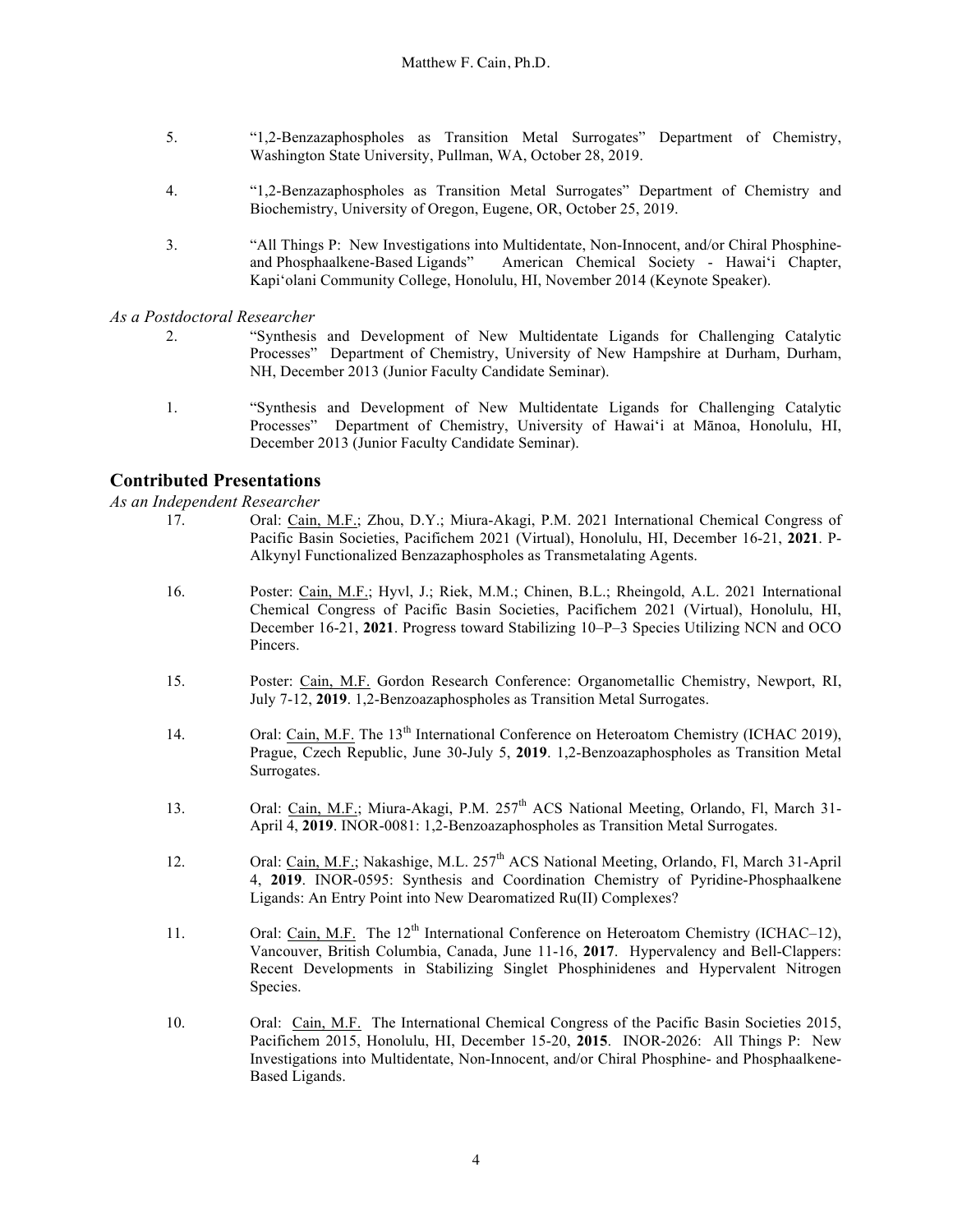#### *As a Postdoctoral/Graduate Researcher*

- 9. Poster: Cain, M.F.; Hughes, R.P.; Glueck, D.S.; Golen, J.A.; Rheingold, A.L. 14<sup>th</sup> Asian Chemical Congress, Bangkok, Thailand, September 5-8, **2011**. Reaxys Prize Poster Session: Synthesis of  $C_3$ - and  $C_1$ -Symmetric Tripodal Triphosphines as Potential Ligands for Cu(I)-Catalyzed Asymmetric P-C Bond Formation.
- 8. Oral: Cain, M.F.; Glueck, D.S.; Golen, J.A.; Rheingold, A.L. 242<sup>nd</sup> ACS National Meeting, Denver, CO, August 28-September 1, 2011. INOR-496: Synthesis of  $C_3$ -Symmetric P-Stereogenic Triphosphine Ligands.
- 7. Poster: Cain, M.F.; Hughes, R.P.; Glueck, D.S.; Golen, J.A.; Rheingold, A.L. 242<sup>nd</sup> ACS National Meeting, Denver, CO, August 28-September 1, **2011**. INOR-443: Synthesis of *C*3 and *C*1-Symmetric Tripodal Triphosphines as Potential Ligands for Cu(I)-Catalyzed Asymmetric P-C Bond Formation.
- 6. Poster: Cain, M.F.; Glueck, D.S. Gordon Research Conference: Organometallic Chemistry, Newport, RI, July 9-15, 2011. Synthesis of  $C_3$ - and  $C_1$ -Symmetric Tripodal Triphosphines as Potential Ligands for Cu(I)-Catalyzed Asymmetric P-C Bond Formation.
- 5. Poster: Cain, M.F.; Reynolds, S.C.; Glueck, D.S.; Golen, J.A.; Rheingold, A.L. 240<sup>th</sup> ACS National Meeting, Boston, MA, August 22-26, **2010**. INOR-561: Synthesis, Structure, and Spectroscopic Properties of 2,3-bis(diphenylphosphino)quinoxaline (dppQx) Cu(I) Complexes
- 4. Poster: Cain, M.F.; Glueck, D.S. 240<sup>th</sup> ACS National Meeting, Boston, MA, August 22-26, **2010**. INOR-234: Approaches to the Synthesis of *C*3-Symmetric P-Stereogenic Triphosphine Ligands
- 3. Poster: Cain, M.F.; Hughes, R.P.; Glueck, D.S.; Golen, J.A.; Moore, C.E.; Rheingold, A.L. 240th ACS National Meeting, Boston, MA, August 22-26, **2010**. INOR-232: Synthesis and Structure of Intermediates in Copper-Catalyzed Alkylation of Diphenylphosphine
- 2. Poster: Cain, M. F.; Pet, M.A.; Hughes, R.P.; Glueck, D.S.; Golen, J.A.; Rheingold, A.L. 237<sup>th</sup> ACS National Meeting, Salt Lake City, UT, March 22-26, **2009**. INOR-549: Synthesis and Structure of Ferrocenylmethylphosphines and Their Borane Adducts
- 1. Poster: Cain, M.F.; Glueck, D.S.; Golen, J.A.; Rheingold, A.L. 237<sup>th</sup> ACS National Meeting, Salt Lake City, UT, March 22-26, **2009**. INOR-553: Cationic Cu(I) Complexes of Primary and Secondary Phosphines: Potential Precursors to Phosphido Complexes

## **Teaching Experience**

| Spring 2020    | Assistant Professor of Inorganic Chemistry, University of Hawai'i at Mānoa                                                                                                                                                                                                                                                                                                                                                      |
|----------------|---------------------------------------------------------------------------------------------------------------------------------------------------------------------------------------------------------------------------------------------------------------------------------------------------------------------------------------------------------------------------------------------------------------------------------|
| Spring 2018    | Chem 161, General Chemistry I                                                                                                                                                                                                                                                                                                                                                                                                   |
| Fall 2015-2017 | The most fundamental aspects of chemistry were explained. Atoms, Elements and Molecules,<br>Stoichiometry, the Ideal Gas Law, Thermochemistry, Quantum Mechanical Model of the<br>Atom, Periodic Trends, Lewis Structures, Molecular Shapes, VSEPR and MO Theory,<br>Intermolecular Forces and the Solid State<br>Overall Rating: 3.79 / 5 (2020, Online), 4.17 / 5 (2018), 4.40 / 5 (2017), 4.04 / 5 (2016), 3.77 /<br>5(2015) |
| Fall 2018-2021 | Assistant/Associate Professor of Inorganic Chemistry, University of Hawai'i at Mānoa                                                                                                                                                                                                                                                                                                                                            |
| Spring $2016$  | Chem 425/427, Advanced Inorganic Chemistry                                                                                                                                                                                                                                                                                                                                                                                      |
| Spring 2015    | The fundamentals of coordination chemistry were introduced. Bonding and molecular orbital<br>theory, coordination number and geometry, isomerism and chirality, reaction mechanisms and<br>kinetics, the effect of ligands, organometallic processes, and catalysis were among the topics                                                                                                                                       |